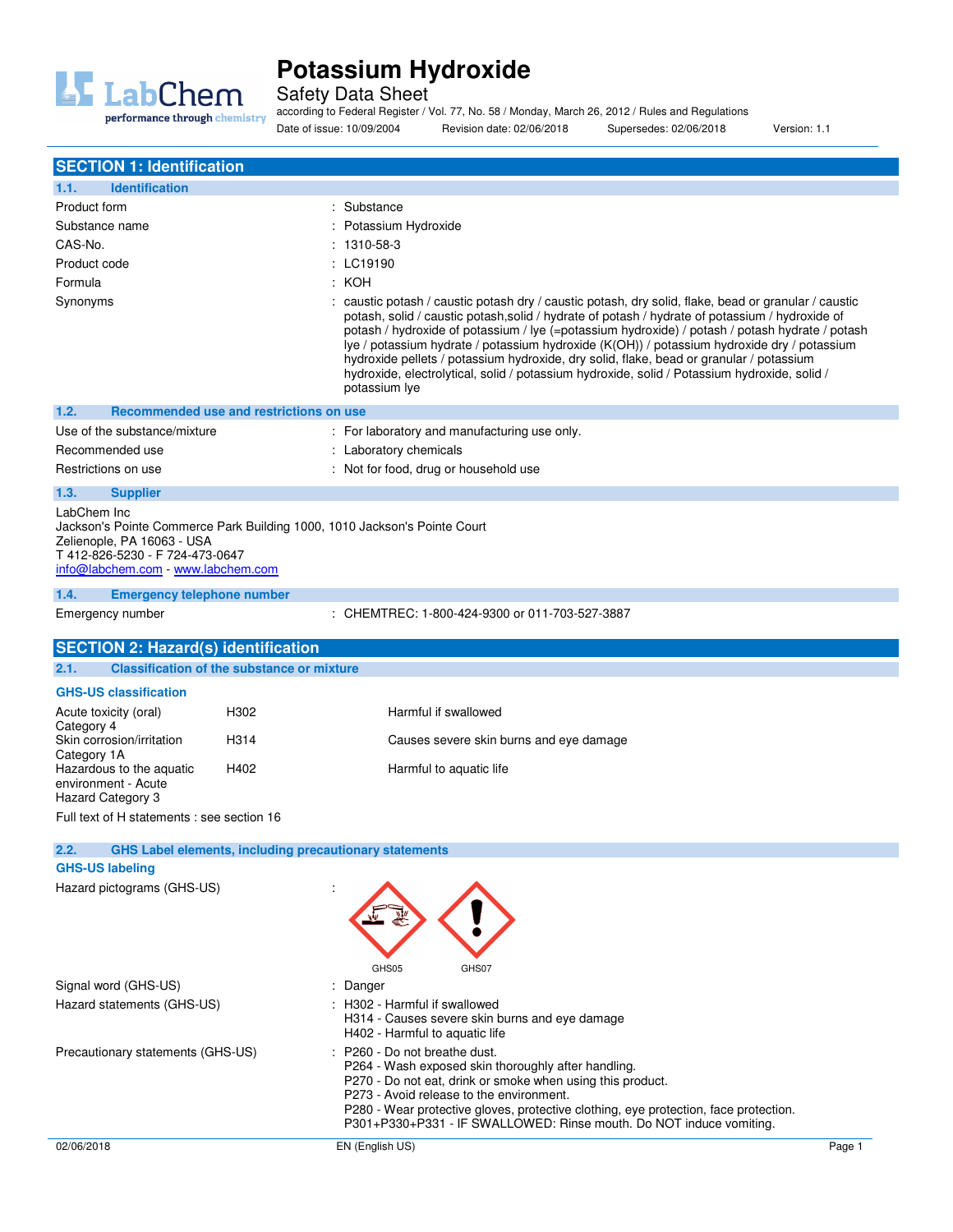Safety Data Sheet

according to Federal Register / Vol. 77, No. 58 / Monday, March 26, 2012 / Rules and Regulations

|                                                                         | P303+P361+P353 - IF ON SKIN (or hair): Remove/Take off immediately all contaminated<br>clothing. Rinse skin with water/shower.<br>lenses, if present and easy to do. Continue rinsing<br>P310 - Immediately call a poison center or doctor/physician.<br>P363 - Wash contaminated clothing before reuse.<br>P405 - Store locked up.<br>P501 - Dispose of contents/container to comply with local, state and federal regulations<br>If inhaled: Remove person to fresh air and keep comfortable for breathing |                           |     | P305+P351+P338 - If in eyes: Rinse cautiously with water for several minutes. Remove contact                                                                                                                                                                                                                                                                                                    |
|-------------------------------------------------------------------------|--------------------------------------------------------------------------------------------------------------------------------------------------------------------------------------------------------------------------------------------------------------------------------------------------------------------------------------------------------------------------------------------------------------------------------------------------------------------------------------------------------------|---------------------------|-----|-------------------------------------------------------------------------------------------------------------------------------------------------------------------------------------------------------------------------------------------------------------------------------------------------------------------------------------------------------------------------------------------------|
| 2.3.<br>Other hazards which do not result in classification             |                                                                                                                                                                                                                                                                                                                                                                                                                                                                                                              |                           |     |                                                                                                                                                                                                                                                                                                                                                                                                 |
| Other hazards not contributing to the<br>classification                 | : None under normal conditions.                                                                                                                                                                                                                                                                                                                                                                                                                                                                              |                           |     |                                                                                                                                                                                                                                                                                                                                                                                                 |
| 2.4.<br><b>Unknown acute toxicity (GHS US)</b>                          |                                                                                                                                                                                                                                                                                                                                                                                                                                                                                                              |                           |     |                                                                                                                                                                                                                                                                                                                                                                                                 |
| Not applicable                                                          |                                                                                                                                                                                                                                                                                                                                                                                                                                                                                                              |                           |     |                                                                                                                                                                                                                                                                                                                                                                                                 |
| <b>SECTION 3: Composition/Information on ingredients</b>                |                                                                                                                                                                                                                                                                                                                                                                                                                                                                                                              |                           |     |                                                                                                                                                                                                                                                                                                                                                                                                 |
| 3.1.<br><b>Substances</b>                                               |                                                                                                                                                                                                                                                                                                                                                                                                                                                                                                              |                           |     |                                                                                                                                                                                                                                                                                                                                                                                                 |
| Substance type                                                          | : Mono-constituent                                                                                                                                                                                                                                                                                                                                                                                                                                                                                           |                           |     |                                                                                                                                                                                                                                                                                                                                                                                                 |
| <b>Name</b>                                                             |                                                                                                                                                                                                                                                                                                                                                                                                                                                                                                              | <b>Product identifier</b> | %   | <b>GHS-US classification</b>                                                                                                                                                                                                                                                                                                                                                                    |
| Potassium Hydroxide<br>(Main constituent)                               |                                                                                                                                                                                                                                                                                                                                                                                                                                                                                                              | (CAS-No.) 1310-58-3       | 100 | Acute Tox. 4 (Oral), H302<br>Skin Corr. 1A, H314<br>Aquatic Acute 3, H402                                                                                                                                                                                                                                                                                                                       |
| Full text of hazard classes and H-statements : see section 16           |                                                                                                                                                                                                                                                                                                                                                                                                                                                                                                              |                           |     |                                                                                                                                                                                                                                                                                                                                                                                                 |
| 3.2.<br><b>Mixtures</b>                                                 |                                                                                                                                                                                                                                                                                                                                                                                                                                                                                                              |                           |     |                                                                                                                                                                                                                                                                                                                                                                                                 |
| Not applicable                                                          |                                                                                                                                                                                                                                                                                                                                                                                                                                                                                                              |                           |     |                                                                                                                                                                                                                                                                                                                                                                                                 |
| <b>SECTION 4: First-aid measures</b>                                    |                                                                                                                                                                                                                                                                                                                                                                                                                                                                                                              |                           |     |                                                                                                                                                                                                                                                                                                                                                                                                 |
| 4.1.<br><b>Description of first aid measures</b>                        |                                                                                                                                                                                                                                                                                                                                                                                                                                                                                                              |                           |     |                                                                                                                                                                                                                                                                                                                                                                                                 |
| First-aid measures general                                              | with labored breathing: half-seated. Victim in shock: on his back with legs slightly raised.<br>physical strain. Depending on the victim's condition: doctor/hospital.                                                                                                                                                                                                                                                                                                                                       |                           |     | Check the vital functions. Unconscious: maintain adequate airway and respiration. Respiratory<br>arrest: artificial respiration or oxygen. Cardiac arrest: perform resuscitation. Victim conscious<br>Vomiting: prevent asphyxia/aspiration pneumonia. Prevent cooling by covering the victim (no<br>warming up). Keep watching the victim. Give psychological aid. Keep the victim calm, avoid |
| First-aid measures after inhalation                                     | Remove the victim into fresh air. Doctor: administration of corticoid spray. Respiratory<br>problems: consult a doctor/medical service.                                                                                                                                                                                                                                                                                                                                                                      |                           |     |                                                                                                                                                                                                                                                                                                                                                                                                 |
| First-aid measures after skin contact                                   | victim to hospital.                                                                                                                                                                                                                                                                                                                                                                                                                                                                                          |                           |     | Wash immediately with lots of water (15 minutes)/shower. Do not apply (chemical) neutralizing<br>agents. Remove clothing while washing. Do not remove clothing if it sticks to the skin. Cover<br>wounds with sterile bandage. Consult a doctor/medical service. If burned surface > 10%: take                                                                                                  |
| First-aid measures after eye contact                                    | neutralizing agents. Take victim to an ophthalmologist.                                                                                                                                                                                                                                                                                                                                                                                                                                                      |                           |     | Rinse immediately with plenty of water for 15 minutes. Cover eyes aseptically. Do not apply                                                                                                                                                                                                                                                                                                     |
| First-aid measures after ingestion                                      | to hospital. Take the container/vomit to the doctor/hospital. Do not give chemical antidote.                                                                                                                                                                                                                                                                                                                                                                                                                 |                           |     | Rinse mouth with water. Immediately after ingestion: give lots of water to drink. Do not induce<br>vomiting. Do not give activated charcoal. Immediately consult a doctor/medical service. Call<br>Poison Information Centre (www.big.be/antigif.htm). Ingestion of large quantities: immediately                                                                                               |
| 4.2.<br>Most important symptoms and effects (acute and delayed)         |                                                                                                                                                                                                                                                                                                                                                                                                                                                                                                              |                           |     |                                                                                                                                                                                                                                                                                                                                                                                                 |
| Symptoms/effects after inhalation                                       | : AFTER INHALATION OF DUST: Dry/sore throat. Corrosion of the upper respiratory tract.<br>spasm/oedema. Risk of pneumonia.                                                                                                                                                                                                                                                                                                                                                                                   |                           |     | Respiratory difficulties. FOLLOWING SYMPTOMS MAY APPEAR LATER: Possible oedema of<br>the upper respiratory tract. Possible inflammation of the respiratory tract. Possible laryngeal                                                                                                                                                                                                            |
| Symptoms/effects after skin contact                                     | : Caustic burns/corrosion of the skin. Slow-healing wounds.                                                                                                                                                                                                                                                                                                                                                                                                                                                  |                           |     |                                                                                                                                                                                                                                                                                                                                                                                                 |
| Symptoms/effects after eye contact                                      | Corrosion of the eye tissue. Permanent eye damage. Blindness.                                                                                                                                                                                                                                                                                                                                                                                                                                                |                           |     |                                                                                                                                                                                                                                                                                                                                                                                                 |
| Symptoms/effects after ingestion                                        | mucous membranes. Burns to the gastric/intestinal mucosa. Blood in vomit. AFTER<br>tract. Low arterial pressure. Blood in stool. Shock.                                                                                                                                                                                                                                                                                                                                                                      |                           |     | Abdominal pain. Difficulty in swallowing. Possible esophageal perforation. Irritation of the oral<br>ABSORPTION OF LARGE QUANTITIES: Change in the blood composition. Disturbances of<br>heart rate. FOLLOWING SYMPTOMS MAY APPEAR LATER: Bleeding of the gastrointestinal                                                                                                                      |
| Chronic symptoms                                                        | : No effects known.                                                                                                                                                                                                                                                                                                                                                                                                                                                                                          |                           |     |                                                                                                                                                                                                                                                                                                                                                                                                 |
| 4.3.<br>Immediate medical attention and special treatment, if necessary |                                                                                                                                                                                                                                                                                                                                                                                                                                                                                                              |                           |     |                                                                                                                                                                                                                                                                                                                                                                                                 |
| No additional information available                                     |                                                                                                                                                                                                                                                                                                                                                                                                                                                                                                              |                           |     |                                                                                                                                                                                                                                                                                                                                                                                                 |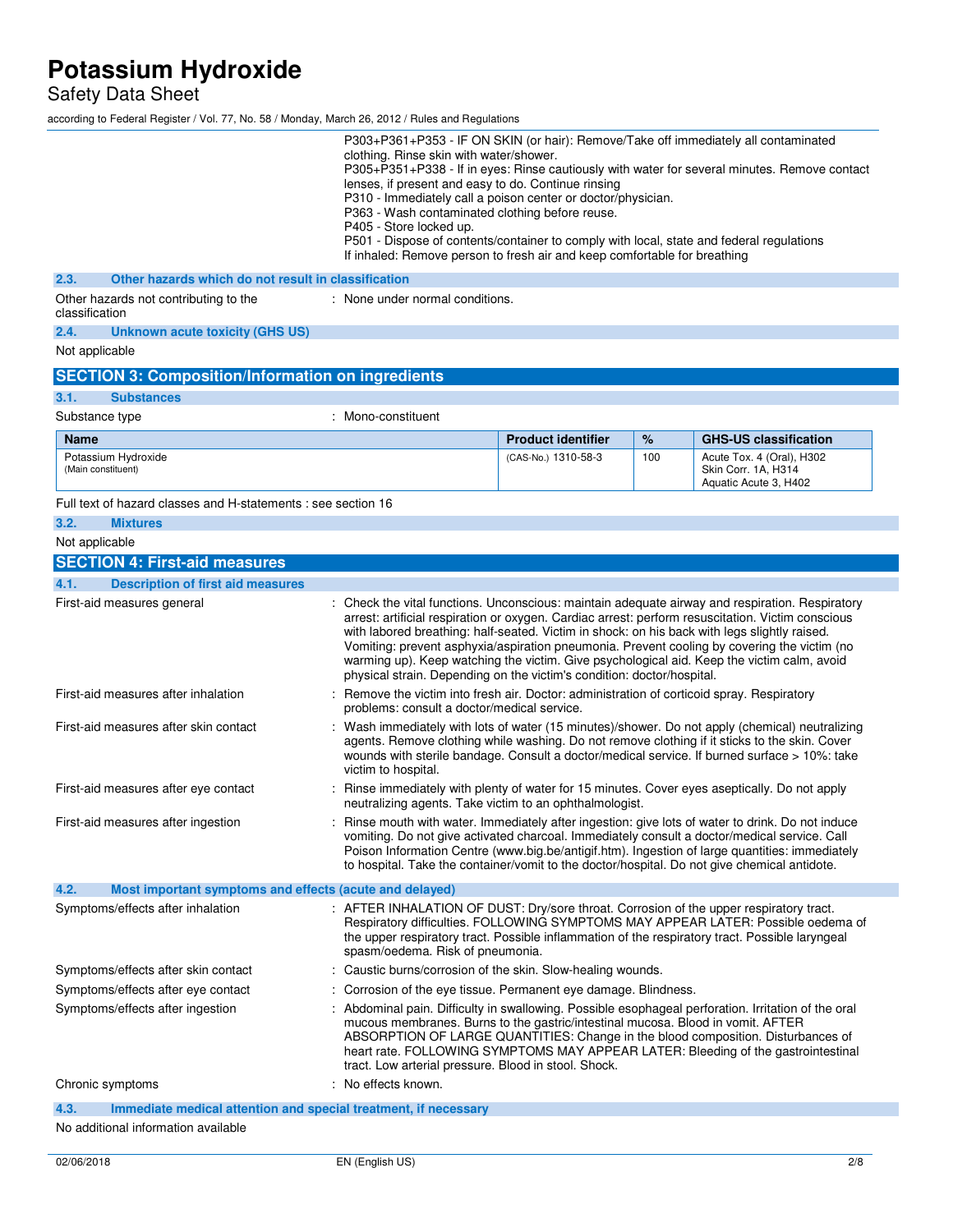## Safety Data Sheet

according to Federal Register / Vol. 77, No. 58 / Monday, March 26, 2012 / Rules and Regulations

| <b>SECTION 5: Fire-fighting measures</b>                                    |                                                                                                                                                                                                                                                                                                                                                                                                                                                                                                                                                  |
|-----------------------------------------------------------------------------|--------------------------------------------------------------------------------------------------------------------------------------------------------------------------------------------------------------------------------------------------------------------------------------------------------------------------------------------------------------------------------------------------------------------------------------------------------------------------------------------------------------------------------------------------|
| Suitable (and unsuitable) extinguishing media<br>5.1.                       |                                                                                                                                                                                                                                                                                                                                                                                                                                                                                                                                                  |
| Suitable extinguishing media                                                | : EXTINGUISHING MEDIA FOR SURROUNDING FIRES: Adapt extinguishing media to the<br>environment.                                                                                                                                                                                                                                                                                                                                                                                                                                                    |
| Unsuitable extinguishing media                                              | : No unsuitable extinguishing media known.                                                                                                                                                                                                                                                                                                                                                                                                                                                                                                       |
| 5.2.<br>Specific hazards arising from the chemical                          |                                                                                                                                                                                                                                                                                                                                                                                                                                                                                                                                                  |
| Fire hazard                                                                 | : DIRECT FIRE HAZARD. Non combustible. INDIRECT FIRE HAZARD. Reactions involving a<br>fire hazard: see "Reactivity Hazard".                                                                                                                                                                                                                                                                                                                                                                                                                      |
| Explosion hazard                                                            | : INDIRECT EXPLOSION HAZARD. Reactions with explosion hazards: see "Reactivity Hazard".                                                                                                                                                                                                                                                                                                                                                                                                                                                          |
| Reactivity                                                                  | : Violent exothermic reaction with water (moisture). Reacts on exposure to water (moisture) with<br>combustible materials: risk of spontaneous ignition. Reacts on exposure to water (moisture)<br>with (some) metals: release of highly flammable gases/vapours (hydrogen). Absorbs the<br>atmospheric CO2. Violent to explosive reaction with many compounds e.g.: with organic<br>material, with (some) halogens and with (some) acids: heat release resulting in increased fire or<br>explosion risk.                                        |
| 5.3.<br>Special protective equipment and precautions for fire-fighters      |                                                                                                                                                                                                                                                                                                                                                                                                                                                                                                                                                  |
| Firefighting instructions                                                   | : Cool tanks/drums with water spray/remove them into safety. Take account of toxic fire-fighting<br>water. Use water moderately and if possible collect or contain it.                                                                                                                                                                                                                                                                                                                                                                           |
| Protection during firefighting                                              | : Heat/fire exposure: compressed air/oxygen apparatus.                                                                                                                                                                                                                                                                                                                                                                                                                                                                                           |
| <b>SECTION 6: Accidental release measures</b>                               |                                                                                                                                                                                                                                                                                                                                                                                                                                                                                                                                                  |
| 6.1.<br>Personal precautions, protective equipment and emergency procedures |                                                                                                                                                                                                                                                                                                                                                                                                                                                                                                                                                  |
| 6.1.1.<br>For non-emergency personnel                                       |                                                                                                                                                                                                                                                                                                                                                                                                                                                                                                                                                  |
| Protective equipment                                                        | : Gloves. Face-shield. Corrosion-proof suit. Dust cloud production: compressed air/oxygen                                                                                                                                                                                                                                                                                                                                                                                                                                                        |
|                                                                             | apparatus. See "Material-Handling" to select protective clothing.                                                                                                                                                                                                                                                                                                                                                                                                                                                                                |
| <b>Emergency procedures</b>                                                 | : Mark the danger area. Avoid ingress of water in the containers. Prevent dust cloud formation.<br>Wash contaminated clothes. In case of hazardous reactions: keep upwind. In case of reactivity<br>hazard: consider evacuation.                                                                                                                                                                                                                                                                                                                 |
| Measures in case of dust release                                            | : In case of dust production: keep upwind. Dust production: have neighbourhood close doors and<br>windows.                                                                                                                                                                                                                                                                                                                                                                                                                                       |
| 6.1.2.<br>For emergency responders                                          |                                                                                                                                                                                                                                                                                                                                                                                                                                                                                                                                                  |
| Protective equipment                                                        | : Equip cleanup crew with proper protection.                                                                                                                                                                                                                                                                                                                                                                                                                                                                                                     |
| <b>Emergency procedures</b>                                                 | : Ventilate area. Stop release.                                                                                                                                                                                                                                                                                                                                                                                                                                                                                                                  |
| 6.2.<br><b>Environmental precautions</b>                                    |                                                                                                                                                                                                                                                                                                                                                                                                                                                                                                                                                  |
| Prevent soil and water pollution. Prevent spreading in sewers.              |                                                                                                                                                                                                                                                                                                                                                                                                                                                                                                                                                  |
| 6.3.<br>Methods and material for containment and cleaning up                |                                                                                                                                                                                                                                                                                                                                                                                                                                                                                                                                                  |
| For containment                                                             | : Contain released substance, pump into suitable containers. Consult "Material-handling" to<br>select material of containers. Plug the leak, cut off the supply. Dam up the solid spill. Knock<br>down/dilute dust cloud with water spray. Take account of toxic/corrosive precipitation water.<br>Hazardous reaction: measure explosive gas-air mixture. Reaction: dilute combustible<br>gas/vapour with water curtain.                                                                                                                         |
| Methods for cleaning up                                                     | : Collect the spill only if it is in a dry state. Wetted substance: cover with dry sand/earth. Scoop<br>solid spill into closing containers. See "Material-handling" for suitable container materials.<br>Carefully collect the spill/leftovers. Take collected spill to manufacturer/competent authority.<br>Small quantities of liquid spill: neutralize with dilute acid solution. Wash away neutralized<br>product with plentiful water. Clean contaminated surfaces with an excess of water. Wash<br>clothing and equipment after handling. |
| <b>Reference to other sections</b><br>6.4.                                  |                                                                                                                                                                                                                                                                                                                                                                                                                                                                                                                                                  |
| No additional information available                                         |                                                                                                                                                                                                                                                                                                                                                                                                                                                                                                                                                  |
| <b>SECTION 7: Handling and storage</b>                                      |                                                                                                                                                                                                                                                                                                                                                                                                                                                                                                                                                  |
| <b>Precautions for safe handling</b><br>7.1.                                |                                                                                                                                                                                                                                                                                                                                                                                                                                                                                                                                                  |
| Precautions for safe handling                                               | : Comply with the legal requirements. Remove contaminated clothing immediately. Clean<br>contaminated clothing. Use corrosionproof equipment. Thoroughly clean/dry the installation<br>before use. Do not discharge the waste into the drain. Avoid raising dust. Avoid contact of<br>substance with water. Observe very strict hygiene - avoid contact. Keep container tightly<br>closed. Measure the concentration in the air regularly. Carry operations in the open/under local<br>exhaust/ventilation or with respiratory protection.       |
| 02/06/2018                                                                  | EN (English US)<br>3/8                                                                                                                                                                                                                                                                                                                                                                                                                                                                                                                           |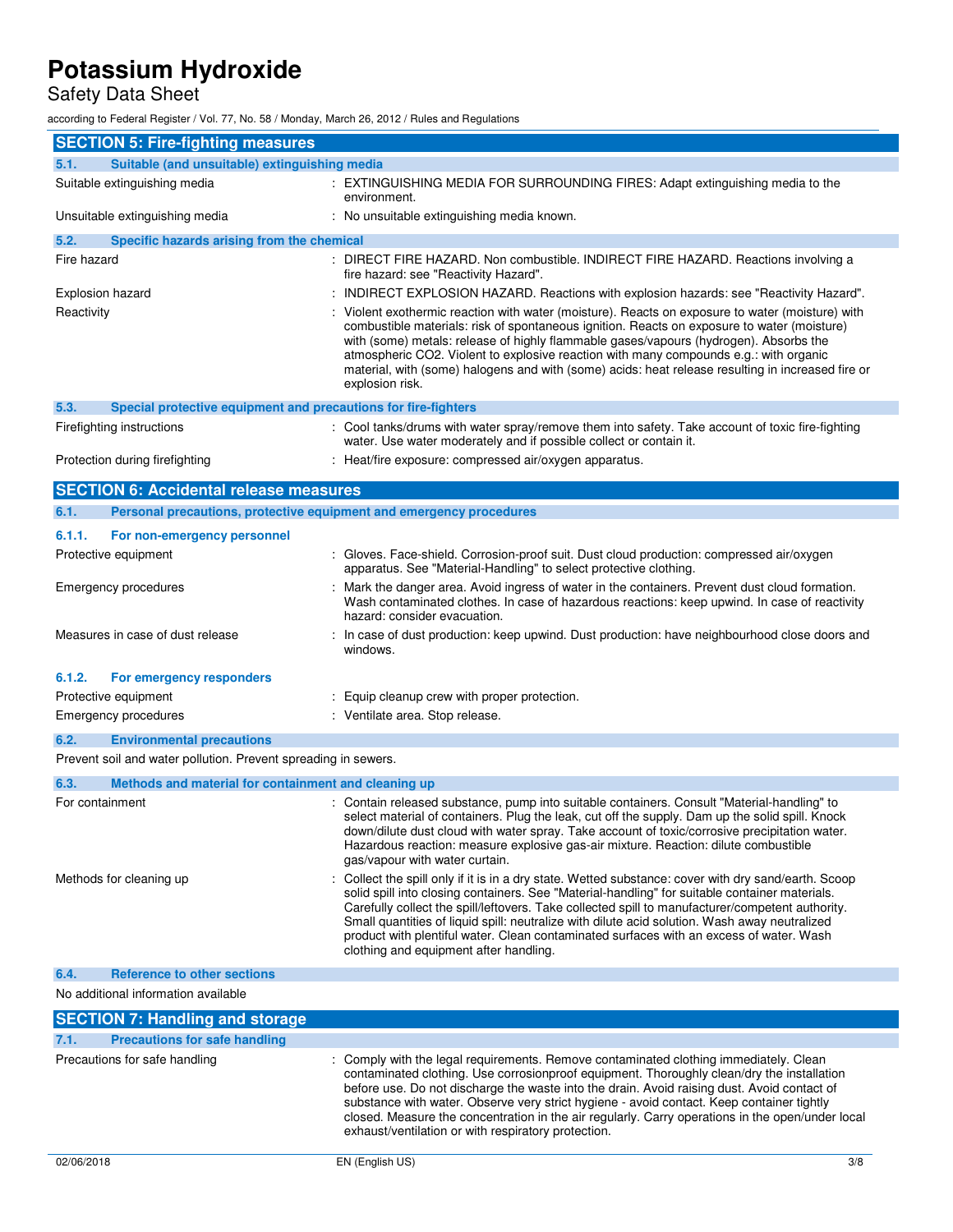### Safety Data Sheet

according to Federal Register / Vol. 77, No. 58 / Monday, March 26, 2012 / Rules and Regulations

| Hygiene measures                                                     | : Wash hands and other exposed areas with mild soap and water before eating, drinking or<br>smoking and when leaving work. Wash contaminated clothing before reuse. Do not eat, drink or<br>smoke when using this product. |
|----------------------------------------------------------------------|----------------------------------------------------------------------------------------------------------------------------------------------------------------------------------------------------------------------------|
| 7.2.<br>Conditions for safe storage, including any incompatibilities |                                                                                                                                                                                                                            |
| Storage temperature                                                  | : 20 $^{\circ}$ C                                                                                                                                                                                                          |
| Heat-ignition                                                        | : KEEP SUBSTANCE AWAY FROM: heat sources.                                                                                                                                                                                  |
| Prohibitions on mixed storage                                        | : KEEP SUBSTANCE AWAY FROM: combustible materials. oxidizing agents. strong acids.<br>highly flammable materials, metals, organic materials, water/moisture.                                                               |
| Storage area                                                         | : Store in a dry area. Keep container in a well-ventilated place. Keep locked up. Provide for a tub<br>to collect spills. Unauthorized persons are not admitted. Meet the legal requirements.                              |
| Special rules on packaging                                           | : SPECIAL REQUIREMENTS: hermetical. watertight. corrosion-proof. dry. clean. correctly<br>labelled, meet the legal requirements. Secure fragile packagings in solid containers.                                            |
| Packaging materials                                                  | : SUITABLE MATERIAL: steel. stainless steel. carbon steel. iron. nickel. cardboard. synthetic<br>material. glass. stoneware/porcelain. MATERIAL TO AVOID: lead. aluminium. copper. tin. zinc.<br>bronze. polyethylene.     |

### **SECTION 8: Exposure controls/personal protection**

### **8.1. Control parameters**

| Potassium Hydroxide (1310-58-3) |                                    |                                                                                         |  |
|---------------------------------|------------------------------------|-----------------------------------------------------------------------------------------|--|
| ACGIH                           | ACGIH Ceiling (mg/m <sup>3</sup> ) | 2 mg/m <sup>3</sup> (Potassium hydroxide; USA; Momentary<br>value: TLV - Adopted Value) |  |
| <b>NIOSH</b>                    | NIOSH REL (ceiling) (ppm)          | 2 ppm                                                                                   |  |

#### **8.2. Appropriate engineering controls**

Appropriate engineering controls : Emergency eye wash fountains should be available in the immediate vicinity of any potential exposure. Provide adequate general and local exhaust ventilation.

#### **8.3. Individual protection measures/Personal protective equipment**

#### **Personal protective equipment:**

Corrosionproof clothing. Protective goggles. Dust formation: dust mask. Gloves.



### **Materials for protective clothing:**

GIVE EXCELLENT RESISTANCE: butyl rubber. natural rubber. neoprene. nitrile rubber. PVC. viton. GIVE LESS RESISTANCE: No data available. GIVE POOR RESISTANCE: leather. natural fibres. PVA

#### **Hand protection:**

Gloves

**Eye protection:** 

Face shield

#### **Skin and body protection:**

Corrosion-proof clothing. In case of dust production: head/neck protection

#### **Respiratory protection:**

Dust production: dust mask with filter type P3. Self-contained breathing apparatus if conc. in air  $> 1$  vol %

|                | <b>SECTION 9: Physical and chemical properties</b>    |                                    |     |
|----------------|-------------------------------------------------------|------------------------------------|-----|
| 9.1.           | Information on basic physical and chemical properties |                                    |     |
| Physical state |                                                       | $:$ Solid                          |     |
| Appearance     |                                                       | : Solid in various shapes. Powder. |     |
| 02/06/2018     |                                                       | EN (English US)                    | 4/8 |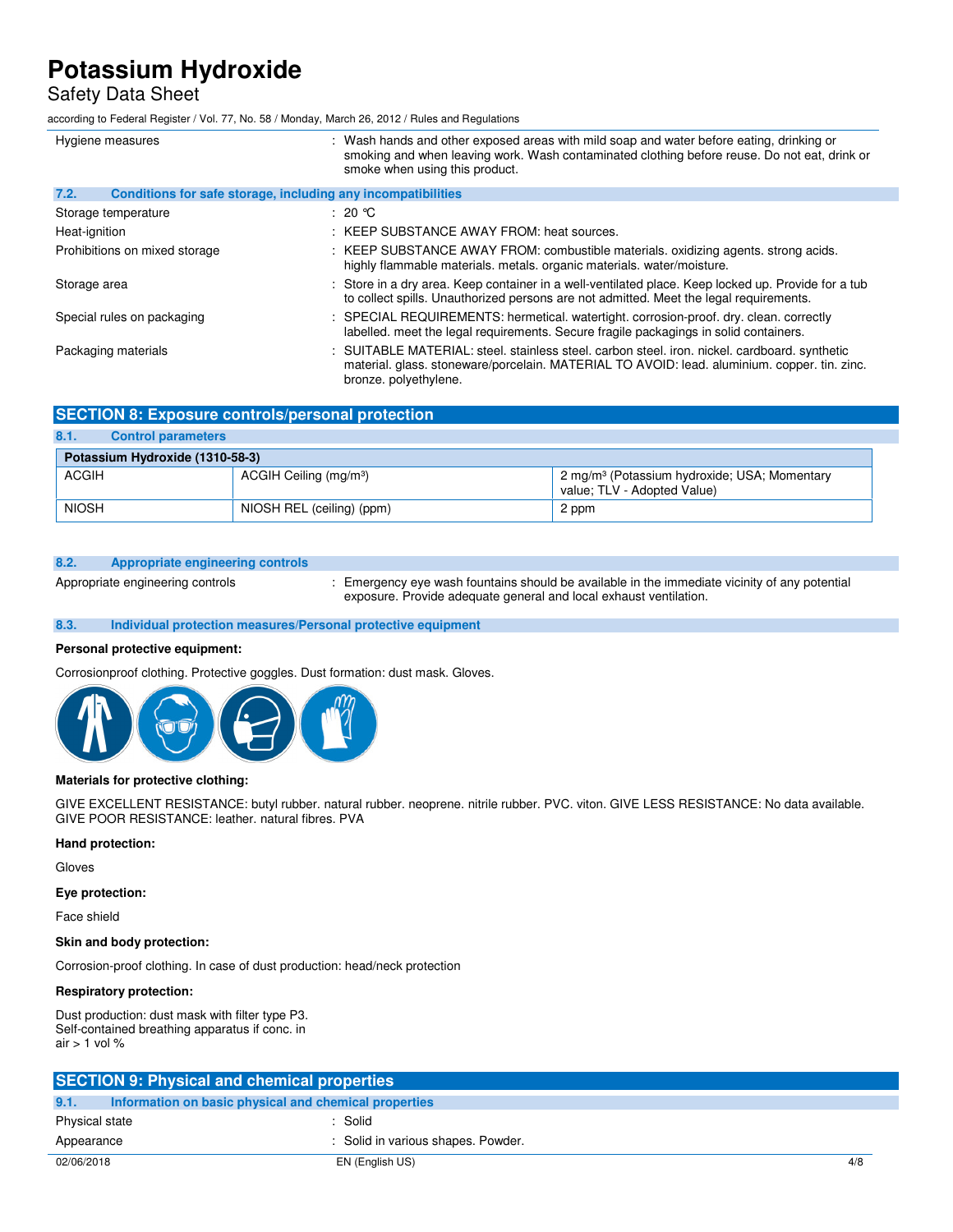### Safety Data Sheet

according to Federal Register / Vol. 77, No. 58 / Monday, March 26, 2012 / Rules and Regulations

| 2000 any to redorat regional response to the continuity, march Ev, Ev IET rialov and regulations |                                                                                                 |
|--------------------------------------------------------------------------------------------------|-------------------------------------------------------------------------------------------------|
| Color                                                                                            | : White to light yellow                                                                         |
| Odor                                                                                             | : Odorless                                                                                      |
| Odor threshold                                                                                   | : No data available                                                                             |
| pH                                                                                               | : $13.5(0.60\%)$                                                                                |
| pH solution                                                                                      | $: 0.6 \%$                                                                                      |
| Melting point                                                                                    | : $360$ °C                                                                                      |
| Freezing point                                                                                   | : No data available                                                                             |
| Boiling point                                                                                    | : No data available                                                                             |
| Flash point                                                                                      | Not applicable                                                                                  |
| Relative evaporation rate (butyl acetate=1)                                                      | : No data available                                                                             |
| Flammability (solid, gas)                                                                        | : No data available                                                                             |
| Vapor pressure                                                                                   | : $< 0.1$ hPa (20 °C)                                                                           |
| Relative vapor density at 20 °C                                                                  | : No data available                                                                             |
| Relative density                                                                                 | : $2(20 °C)$                                                                                    |
| Specific gravity / density                                                                       | : 2044 kg/m <sup>3</sup> (20 °C)                                                                |
| Molecular mass                                                                                   | : 56.11 g/mol                                                                                   |
| Solubility                                                                                       | Exothermically soluble in water. Soluble in ethanol. Soluble in glycerol.<br>Water: 112 g/100ml |
| Log Pow                                                                                          | : No data available                                                                             |
| Auto-ignition temperature                                                                        | : Not applicable                                                                                |
| Decomposition temperature                                                                        | : No data available                                                                             |
| Viscosity, kinematic                                                                             | : No data available                                                                             |
| Viscosity, dynamic                                                                               | : No data available                                                                             |
| <b>Explosion limits</b>                                                                          | : No data available                                                                             |
| <b>Explosive properties</b>                                                                      | : Not applicable.                                                                               |
| Oxidizing properties                                                                             | : None.                                                                                         |
| <b>Other information</b><br>9.2.                                                                 |                                                                                                 |
| Minimum ignition energy                                                                          | : Not applicable                                                                                |
| <b>SADT</b>                                                                                      | : Not applicable                                                                                |
| VOC content                                                                                      | $: 0 \%$                                                                                        |
| Other properties                                                                                 | : Translucent. Hygroscopic. Substance has basic reaction.                                       |
|                                                                                                  |                                                                                                 |

### **SECTION 10: Stability and reactivity**

#### **10.1. Reactivity**

Violent exothermic reaction with water (moisture). Reacts on exposure to water (moisture) with combustible materials: risk of spontaneous ignition. Reacts on exposure to water (moisture) with (some) metals: release of highly flammable gases/vapours (hydrogen). Absorbs the atmospheric CO2. Violent to explosive reaction with many compounds e.g.: with organic material, with (some) halogens and with (some) acids: heat release resulting in increased fire or explosion risk.

#### **10.2. Chemical stability**

Hygroscopic. Absorbs atmospheric CO2.

#### **10.3. Possibility of hazardous reactions**

Reacts violently with water. Reacts violently with acids.

#### **10.4. Conditions to avoid**

Moisture. High temperature. Incompatible materials.

#### **10.5. Incompatible materials**

metals. Halogens. Acid anhydrides. Nitrates. Organic compounds. Water.

#### **10.6. Hazardous decomposition products**

Potassium oxide.

## **SECTION 11: Toxicological information 11.1. Information on toxicological effects**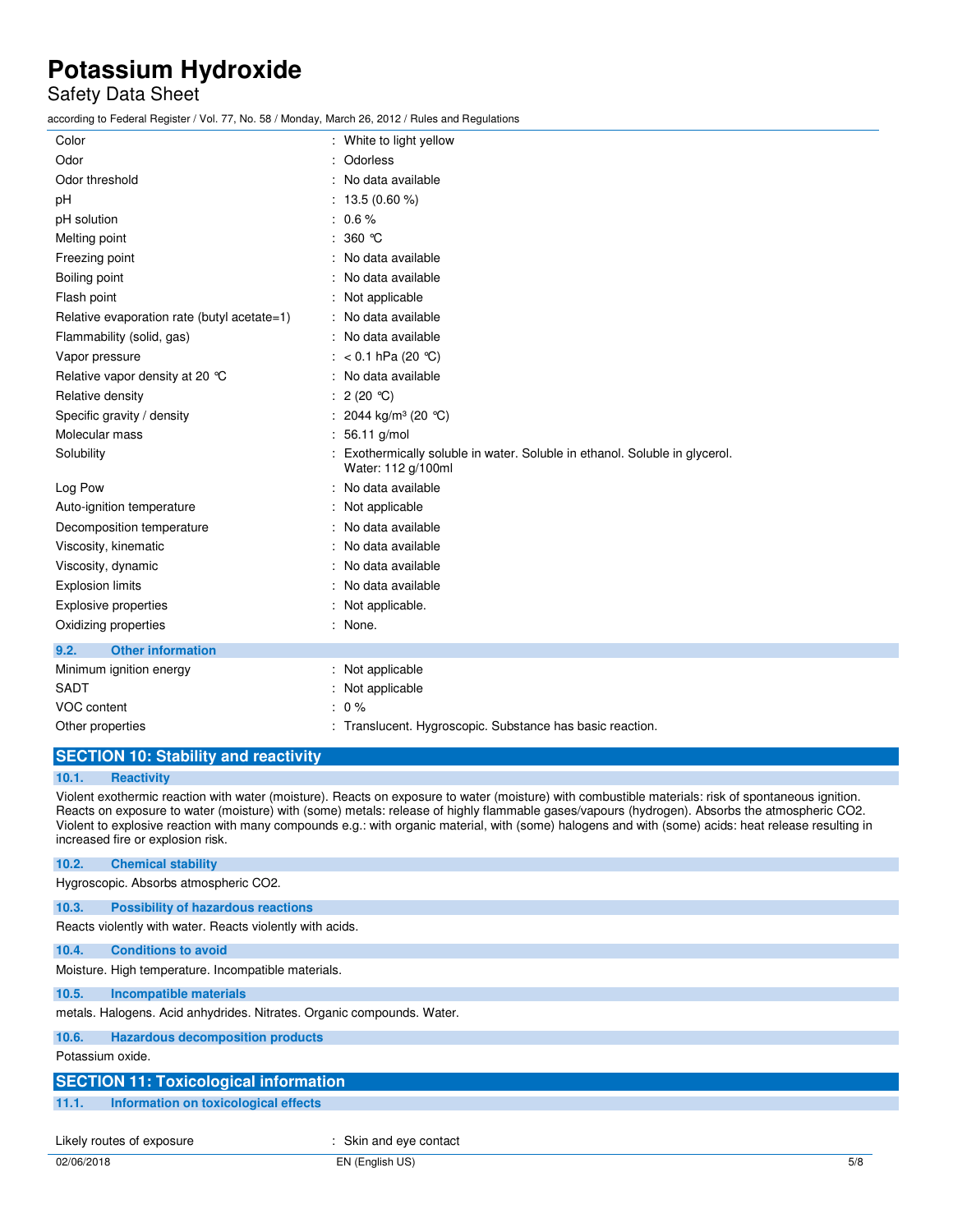## Safety Data Sheet

according to Federal Register / Vol. 77, No. 58 / Monday, March 26, 2012 / Rules and Regulations

| Acute toxicity                                        | : Oral: Harmful if swallowed.                                                                                                                                                                                                                                                                                                                                                                                           |
|-------------------------------------------------------|-------------------------------------------------------------------------------------------------------------------------------------------------------------------------------------------------------------------------------------------------------------------------------------------------------------------------------------------------------------------------------------------------------------------------|
| Potassium Hydroxide (1310-58-3)                       |                                                                                                                                                                                                                                                                                                                                                                                                                         |
| LD50 oral rat                                         | 333 mg/kg (Rat; Equivalent or similar to OECD 425; Experimental value)                                                                                                                                                                                                                                                                                                                                                  |
| ATE US (oral)                                         | 333 mg/kg body weight                                                                                                                                                                                                                                                                                                                                                                                                   |
| Skin corrosion/irritation                             | Causes severe skin burns and eye damage.                                                                                                                                                                                                                                                                                                                                                                                |
|                                                       | pH: 13.5 (0.60 %)                                                                                                                                                                                                                                                                                                                                                                                                       |
| Serious eye damage/irritation                         | : Not classified                                                                                                                                                                                                                                                                                                                                                                                                        |
|                                                       | pH: 13.5 (0.60 %)                                                                                                                                                                                                                                                                                                                                                                                                       |
| Respiratory or skin sensitization                     | : Not classified                                                                                                                                                                                                                                                                                                                                                                                                        |
| Germ cell mutagenicity                                | Not classified                                                                                                                                                                                                                                                                                                                                                                                                          |
| Carcinogenicity                                       | : Not classified                                                                                                                                                                                                                                                                                                                                                                                                        |
| Reproductive toxicity                                 | : Not classified                                                                                                                                                                                                                                                                                                                                                                                                        |
| Specific target organ toxicity - single exposure      | : Not classified                                                                                                                                                                                                                                                                                                                                                                                                        |
| Specific target organ toxicity – repeated<br>exposure | : Not classified                                                                                                                                                                                                                                                                                                                                                                                                        |
| Aspiration hazard                                     | : Not classified                                                                                                                                                                                                                                                                                                                                                                                                        |
| Symptoms/effects after inhalation                     | : AFTER INHALATION OF DUST: Dry/sore throat. Corrosion of the upper respiratory tract.<br>Respiratory difficulties. FOLLOWING SYMPTOMS MAY APPEAR LATER: Possible oedema of<br>the upper respiratory tract. Possible inflammation of the respiratory tract. Possible laryngeal<br>spasm/oedema. Risk of pneumonia.                                                                                                      |
| Symptoms/effects after skin contact                   | Caustic burns/corrosion of the skin. Slow-healing wounds.                                                                                                                                                                                                                                                                                                                                                               |
| Symptoms/effects after eye contact                    | : Corrosion of the eye tissue. Permanent eye damage. Blindness.                                                                                                                                                                                                                                                                                                                                                         |
| Symptoms/effects after ingestion                      | : Abdominal pain. Difficulty in swallowing. Possible esophageal perforation. Irritation of the oral<br>mucous membranes. Burns to the gastric/intestinal mucosa. Blood in vomit. AFTER<br>ABSORPTION OF LARGE QUANTITIES: Change in the blood composition. Disturbances of<br>heart rate. FOLLOWING SYMPTOMS MAY APPEAR LATER: Bleeding of the gastrointestinal<br>tract. Low arterial pressure. Blood in stool. Shock. |
| Chronic symptoms                                      | : No effects known.                                                                                                                                                                                                                                                                                                                                                                                                     |
| <b>SECTION 12: Ecological information</b>             |                                                                                                                                                                                                                                                                                                                                                                                                                         |
| 12.1.<br><b>Toxicity</b>                              |                                                                                                                                                                                                                                                                                                                                                                                                                         |
| Ecology - air                                         | : Not classified as dangerous for the ozone layer (Regulation (EC) No 1005/2009).                                                                                                                                                                                                                                                                                                                                       |
| Ecology - water                                       | : Ground water pollutant. Harmful to fishes. Highly toxic to plankton. pH shift.                                                                                                                                                                                                                                                                                                                                        |
| Potassium Hydroxide (1310-58-3)                       |                                                                                                                                                                                                                                                                                                                                                                                                                         |
| LC50 fish 2                                           | 80 mg/l (LC50; 96 h; Gambusia affinis; Static system; Fresh water)                                                                                                                                                                                                                                                                                                                                                      |
| 12.2.<br><b>Persistence and degradability</b>         |                                                                                                                                                                                                                                                                                                                                                                                                                         |
| Potassium Hydroxide (1310-58-3)                       |                                                                                                                                                                                                                                                                                                                                                                                                                         |
| Persistence and degradability                         | Biodegradability: not applicable.                                                                                                                                                                                                                                                                                                                                                                                       |
| Biochemical oxygen demand (BOD)                       | Not applicable                                                                                                                                                                                                                                                                                                                                                                                                          |
| Chemical oxygen demand (COD)                          | Not applicable                                                                                                                                                                                                                                                                                                                                                                                                          |
| ThOD                                                  | Not applicable                                                                                                                                                                                                                                                                                                                                                                                                          |
| 12.3.<br><b>Bioaccumulative potential</b>             |                                                                                                                                                                                                                                                                                                                                                                                                                         |
| Potassium Hydroxide (1310-58-3)                       |                                                                                                                                                                                                                                                                                                                                                                                                                         |
| Bioaccumulative potential                             | Bioaccumulation: not applicable.                                                                                                                                                                                                                                                                                                                                                                                        |
| 12.4.<br><b>Mobility in soil</b>                      |                                                                                                                                                                                                                                                                                                                                                                                                                         |
| No additional information available                   |                                                                                                                                                                                                                                                                                                                                                                                                                         |

**12.5. Other adverse effects** 

No additional information available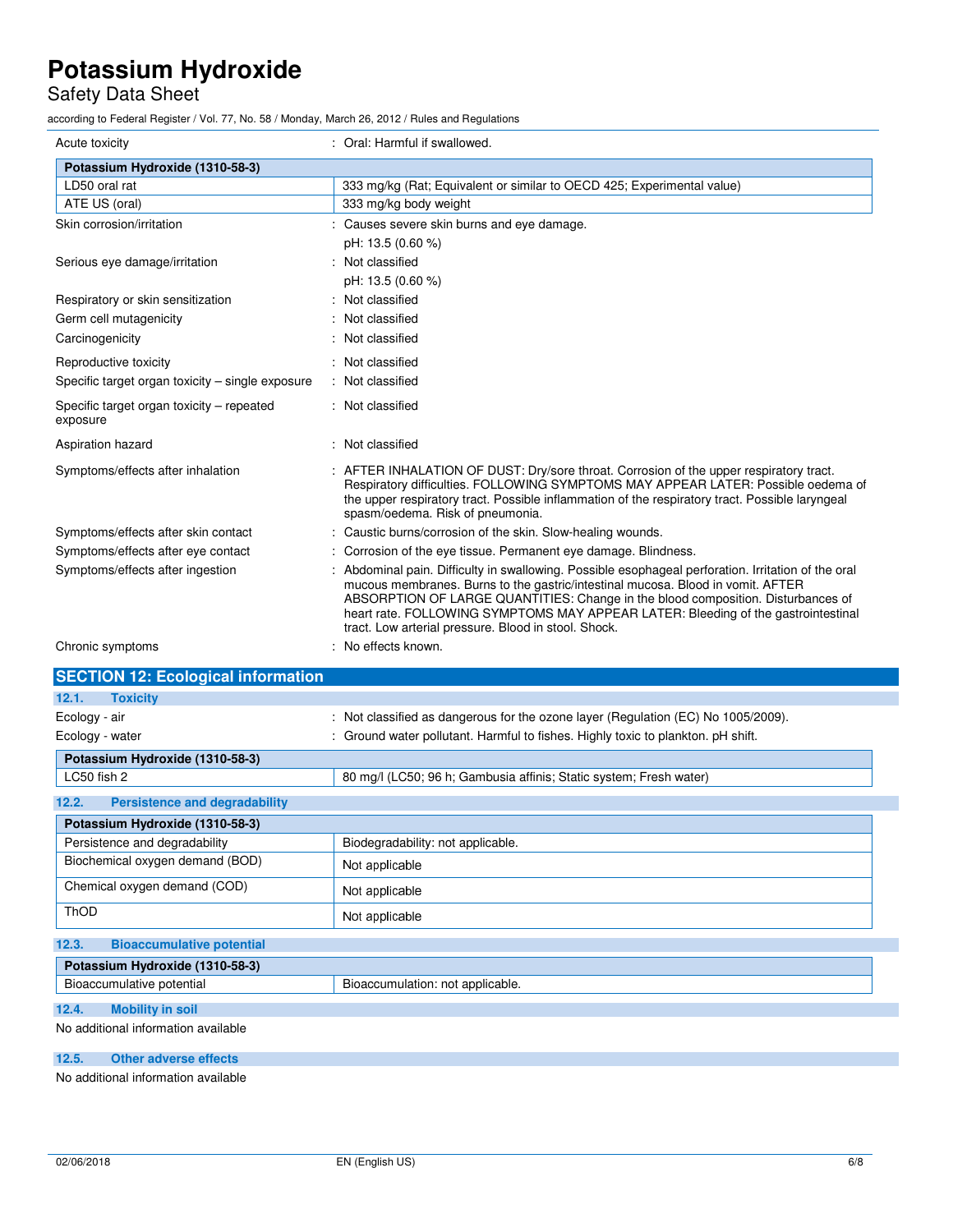Safety Data Sheet

according to Federal Register / Vol. 77, No. 58 / Monday, March 26, 2012 / Rules and Regulations

| <b>SECTION 13: Disposal considerations</b>                          |                                                                                                                                                                                                                                                                                                                                                                                                                                                                                                                                                                                                                                                                                                                                                                                                                          |
|---------------------------------------------------------------------|--------------------------------------------------------------------------------------------------------------------------------------------------------------------------------------------------------------------------------------------------------------------------------------------------------------------------------------------------------------------------------------------------------------------------------------------------------------------------------------------------------------------------------------------------------------------------------------------------------------------------------------------------------------------------------------------------------------------------------------------------------------------------------------------------------------------------|
| 13.1.<br><b>Disposal methods</b>                                    |                                                                                                                                                                                                                                                                                                                                                                                                                                                                                                                                                                                                                                                                                                                                                                                                                          |
| Waste disposal recommendations                                      | : Remove waste in accordance with local and/or national regulations. Hazardous waste shall not<br>be mixed together with other waste. Different types of hazardous waste shall not be mixed<br>together if this may entail a risk of pollution or create problems for the further management of<br>the waste. Hazardous waste shall be managed responsibly. All entities that store, transport or<br>handle hazardous waste shall take the necessary measures to prevent risks of pollution or<br>damage to people or animals. Should not be landfilled with household waste. Recycle/reuse.<br>Immobilize the toxic or harmful components. Precipitate/make insoluble. Remove to an<br>authorized dump (Class I). Treat using the best available techniques before discharge into<br>drains or the aquatic environment. |
| Additional information                                              | : LWCA (the Netherlands): KGA category 05. Hazardous waste according to Directive<br>2008/98/EC.                                                                                                                                                                                                                                                                                                                                                                                                                                                                                                                                                                                                                                                                                                                         |
| <b>SECTION 14: Transport information</b>                            |                                                                                                                                                                                                                                                                                                                                                                                                                                                                                                                                                                                                                                                                                                                                                                                                                          |
| <b>Department of Transportation (DOT)</b><br>In accordance with DOT |                                                                                                                                                                                                                                                                                                                                                                                                                                                                                                                                                                                                                                                                                                                                                                                                                          |
| Transport document description                                      | : UN1813 Potassium hydroxide, solid, 8, II                                                                                                                                                                                                                                                                                                                                                                                                                                                                                                                                                                                                                                                                                                                                                                               |
| UN-No.(DOT)                                                         | : UN1813                                                                                                                                                                                                                                                                                                                                                                                                                                                                                                                                                                                                                                                                                                                                                                                                                 |
| Proper Shipping Name (DOT)                                          | : Potassium hydroxide, solid                                                                                                                                                                                                                                                                                                                                                                                                                                                                                                                                                                                                                                                                                                                                                                                             |
| Transport hazard class(es) (DOT)                                    | $\div$ 8 - Class 8 - Corrosive material 49 CFR 173.136                                                                                                                                                                                                                                                                                                                                                                                                                                                                                                                                                                                                                                                                                                                                                                   |
| Packing group (DOT)                                                 | : II - Medium Danger                                                                                                                                                                                                                                                                                                                                                                                                                                                                                                                                                                                                                                                                                                                                                                                                     |
| Hazard labels (DOT)                                                 | : 8 - Corrosive                                                                                                                                                                                                                                                                                                                                                                                                                                                                                                                                                                                                                                                                                                                                                                                                          |

DOT Packaging Non Bulk (49 CFR 173.xxx) : 212

| DOT Packaging Bulk (49 CFR 173.xxx)                                                                                                                                                                                                                                                 |  | : 240                                                                                                                                                                                                                                                                                                                                                                                                                                                                                                                                                                                                                                                                                                                                                                                                                                                                                                                                                                                                                                                                                                                                                                                                                                                                                                                                                                                                                                                                                                                                                        |
|-------------------------------------------------------------------------------------------------------------------------------------------------------------------------------------------------------------------------------------------------------------------------------------|--|--------------------------------------------------------------------------------------------------------------------------------------------------------------------------------------------------------------------------------------------------------------------------------------------------------------------------------------------------------------------------------------------------------------------------------------------------------------------------------------------------------------------------------------------------------------------------------------------------------------------------------------------------------------------------------------------------------------------------------------------------------------------------------------------------------------------------------------------------------------------------------------------------------------------------------------------------------------------------------------------------------------------------------------------------------------------------------------------------------------------------------------------------------------------------------------------------------------------------------------------------------------------------------------------------------------------------------------------------------------------------------------------------------------------------------------------------------------------------------------------------------------------------------------------------------------|
| DOT Special Provisions (49 CFR 172.102)<br>13H2, 13H3, 13H4, 13H5, 13L1, 13L2, 13L3, 13L4, 13M1 or 13M2).<br>transportation in a closed freight container or a closed transport vehicle.<br>a sift-proof and water-resistant liner.<br>T3 - 2.65 178.274(d)(2) Normal 178.275(d)(2) |  | IB8 - Authorized IBCs: Metal (11A, 11B, 11N, 21A, 21B, 21N, 31A, 31B and 31N); Rigid<br>plastics (11H1, 11H2, 21H1, 21H2, 31H1 and 31H2); Composite (11HZ1, 11HZ2, 21HZ1,<br>21HZ2, 31HZ1 and 31HZ2); Fiberboard (11G); Wooden (11C, 11D and 11F); Flexible (13H1,<br>IP2 - When IBCs other than metal or rigid plastics IBCs are used, they must be offered for<br>IP4 - Flexible, fiberboard or wooden IBCs must be sift-proof and water-resistant or be fitted with<br>TP33 - The portable tank instruction assigned for this substance applies for granular and<br>powdered solids and for solids which are filled and discharged at temperatures above their<br>melting point which are cooled and transported as a solid mass. Solid substances transported<br>or offered for transport above their melting point are authorized for transportation in portable<br>tanks conforming to the provisions of portable tank instruction T4 for solid substances of<br>packing group III or T7 for solid substances of packing group II, unless a tank with more<br>stringent requirements for minimum shell thickness, maximum allowable working pressure,<br>pressure-relief devices or bottom outlets are assigned in which case the more stringent tank<br>instruction and special provisions shall apply. Filling limits must be in accordance with portable<br>tank special provision TP3. Solids meeting the definition of an elevated temperature material<br>must be transported in accordance with the applicable requirements of this subchapter. |
| DOT Packaging Exceptions (49 CFR 173.xxx)                                                                                                                                                                                                                                           |  | : 154                                                                                                                                                                                                                                                                                                                                                                                                                                                                                                                                                                                                                                                                                                                                                                                                                                                                                                                                                                                                                                                                                                                                                                                                                                                                                                                                                                                                                                                                                                                                                        |
| DOT Quantity Limitations Passenger aircraft/rail : 15 kg<br>(49 CFR 173.27)                                                                                                                                                                                                         |  |                                                                                                                                                                                                                                                                                                                                                                                                                                                                                                                                                                                                                                                                                                                                                                                                                                                                                                                                                                                                                                                                                                                                                                                                                                                                                                                                                                                                                                                                                                                                                              |
| DOT Quantity Limitations Cargo aircraft only (49 :<br>CFR 175.75)                                                                                                                                                                                                                   |  | 50 kg                                                                                                                                                                                                                                                                                                                                                                                                                                                                                                                                                                                                                                                                                                                                                                                                                                                                                                                                                                                                                                                                                                                                                                                                                                                                                                                                                                                                                                                                                                                                                        |
| DOT Vessel Stowage Location                                                                                                                                                                                                                                                         |  | : A - The material may be stowed "on deck" or "under deck" on a cargo vessel and on a<br>passenger vessel.                                                                                                                                                                                                                                                                                                                                                                                                                                                                                                                                                                                                                                                                                                                                                                                                                                                                                                                                                                                                                                                                                                                                                                                                                                                                                                                                                                                                                                                   |
| DOT Vessel Stowage Other                                                                                                                                                                                                                                                            |  | : 52 - Stow "separated from" acids                                                                                                                                                                                                                                                                                                                                                                                                                                                                                                                                                                                                                                                                                                                                                                                                                                                                                                                                                                                                                                                                                                                                                                                                                                                                                                                                                                                                                                                                                                                           |
| Other information                                                                                                                                                                                                                                                                   |  | : No supplementary information available.                                                                                                                                                                                                                                                                                                                                                                                                                                                                                                                                                                                                                                                                                                                                                                                                                                                                                                                                                                                                                                                                                                                                                                                                                                                                                                                                                                                                                                                                                                                    |